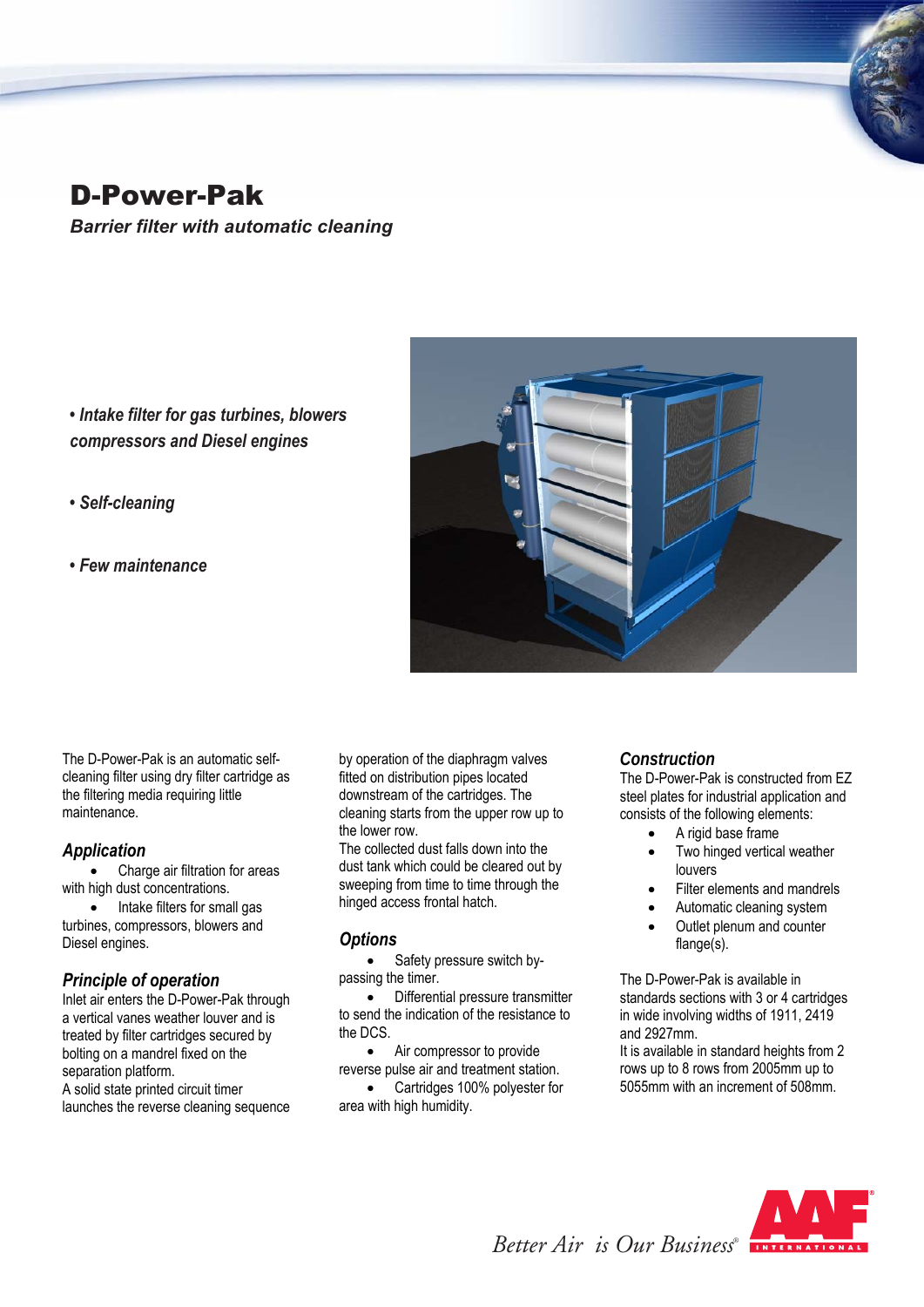## D-Power-Pak

#### **Performance Data:**

| Dust Arrestance:                                                  |                                                   |
|-------------------------------------------------------------------|---------------------------------------------------|
| EN779 Class<br><b>ASHRAE Test</b><br>Using Arizona Road Dust Fine | F6/F8<br>65%/85%<br>$>99\%$<br>MERV <sub>13</sub> |
| <b>Average Operating Resistance:</b>                              |                                                   |
| <b>Initial</b><br>Final                                           | From 200Pa up to 300 Pa<br>750 Pa                 |

*Maintenance*



*Cartridge installation*



*Lateral view*



*Diaphragm valves and Sequencer*



#### **Selection chart:**

| Width designation    |               | W3                        | W4            | W <sub>5</sub> |  |
|----------------------|---------------|---------------------------|---------------|----------------|--|
| Overall width (mm) A |               | 1911                      | 2419          | 2927           |  |
| Height designation   | Height (mm) B | Airflow m <sup>3</sup> /h |               |                |  |
| H <sub>2</sub>       | 2005          | 15000 / 16200             | 19960 / 21600 |                |  |
| H <sub>3</sub>       | 2515          | 22400 / 24300             | 29950 / 32400 |                |  |
| H4                   | 3020          | 29950 / 32400             | 39940 / 43200 |                |  |
| H <sub>5</sub>       | 3530          |                           | 49900 / 54000 |                |  |
| H <sub>6</sub>       | 4040          |                           | 59900 / 64800 |                |  |
| H7                   | 4545          |                           | 69900 / 75600 |                |  |
| H8                   | 5055          |                           |               | 99840 / 108000 |  |

Initial pressure drop : 200/300 Pa<br>Compressed air requirement : 3.70 Nm3/h

 $3.70$  Nm3/h – 6/7 bar - Instrumentation quality

In case of frequent high humidity periods, it is recommended to select the D-Power-Pak at the lowest airflow.

*Better Air is Our Business®*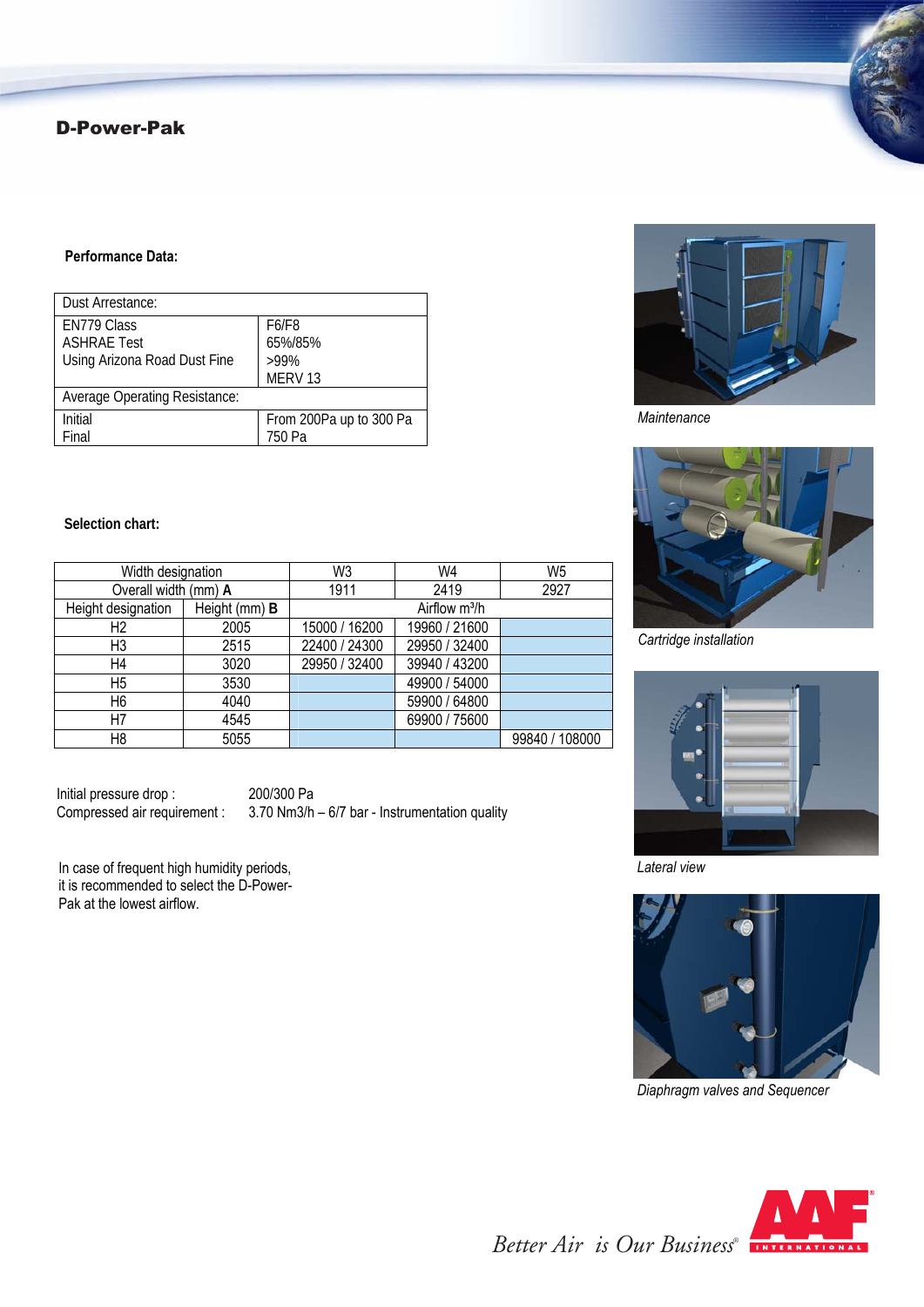## Cartouches Durapulse

Several qualities of media are available to meet specific environmental conditions and application requirements:

- Blend 80% cellulose, 20%polyester
- Blend 100% polyester
- •Others on request



#### **Dimensions:**

|     | Length                       | Inlet Diameter | <b>Outlet Diameter</b> | Weight  | Surface Area        |
|-----|------------------------------|----------------|------------------------|---------|---------------------|
| (A) | 34"5<br>$(874 \, \text{mm})$ | 293 mm         | 406 mm                 | 10,4 kg | $33,17 \text{ m}^2$ |
| (B) | 22"<br>(557 mm)              | 293 mm         | 406 mm                 | 7,3 kg  | $21,13 \text{ m}^2$ |

**Recommended face velocity :** 1,25 - 1,6 cm/s